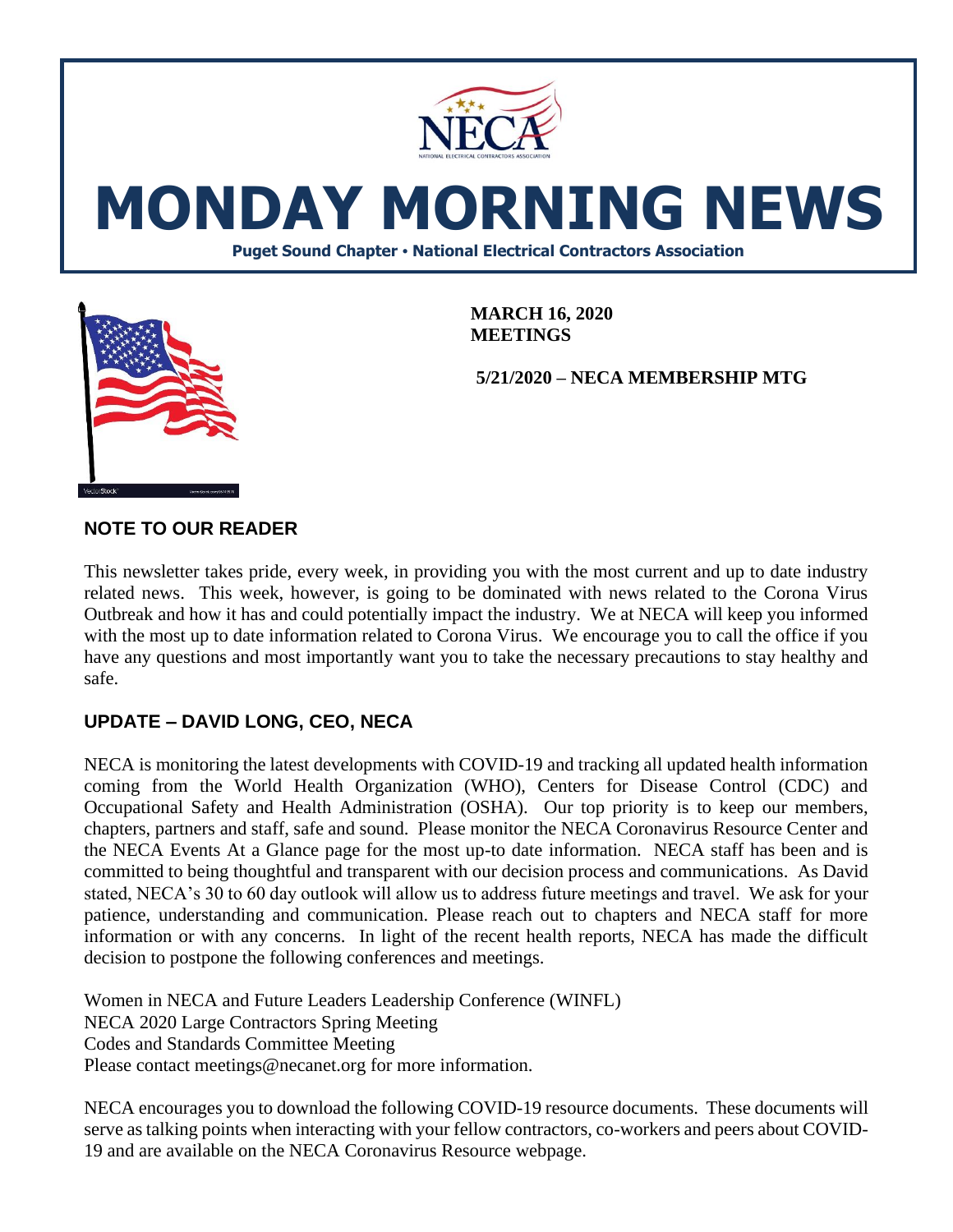COVID-19 Labor and Employment Q&A NECA Fact Sheet on COVID-19 NECA Safety Talk: COVID-19

We will provide details in the coming weeks on any additional reschedules, cancellations and updates. For immediate concerns, please don't hesitate to contact NECA staff at (301) 657-3110. To every NECA member and everyone in the NECA family, please make safe choices.

### **RANDOM DRUG TESTING SUSPENDED**

#### *Note from Lee Centrone, Senior VP/Plan Manager from Benesys*

As a result of the COVID-19 virus and the Public Health emergency declared in Oregon and Washington, until further notice the Drug Free Workplace Program will not be providing random drug selections. Employers and Training Centers can still send employees/apprentices to test where it is required to work on a job site, or for post-accident or reasonable suspicion testing. But for now random testing will be suspended. The primary reason for the decision is to have the employees and members staying out of overtaxed clinics, where a higher concentration of potentially sick individuals congregate and the collection process is typically done. If you have any questions, please do feel free to give me call (503-242-1622) or send me an email [\(lee.centrone@benesys.com\)](mailto:lee.centrone@benesys.com). (The Puget Sound Chapter recommends calling our office first if you have any questions.) I'm sure there will be questions that haven't been considered and we will do our best to answer as quickly as possible.

#### **JATC TO CLOSE ON MARCH 22nd**

#### *Note from Clay Tschillard, Training Director at the PSEJATC.*

Our COVID-19 Response Team began meeting formally on March 2, 2020. The Administrative Staff has been meeting every morning and throughout the work day to review new and timely information regarding COVID-19, and if necessary, we adjusted our actions. We continued to monitor state and county health agencies as well as surrounding primary and secondary schools. We enhanced our custodial practices to emphasize further sanitation in the school and classrooms. We have begun to have more apprentices and their families being impacted by the school closures. There are also concerns about the spread of the virus through close contact within our classrooms and labs. We also have a tremendous amount of contact happening in our building between apprentices, instructors, administrative staff, guests, and apprenticeship applicants (e.g. completing applications, dropping materials off, aptitude testing, interviewing, etc.). Our ability to maintain a sufficient amount of cleaning and disinfecting products has been a challenge.

Actions related to school closures, event cancellations, and governmental restrictions have increased since we first started our response planning. It is now evident that our preparations for a full closure of the PSEJATC Training Center has become necessary. Effective immediately, we have canceled all nonessential classes, such as Continuing Education, Monday Makeup, Test and Tutor sessions, Aptitude Testing, and Interviews (after the 03/12/2020 session). We are planning for a staggered school closure that would allow us to finish out the current quarter by reducing the total number of apprentices in the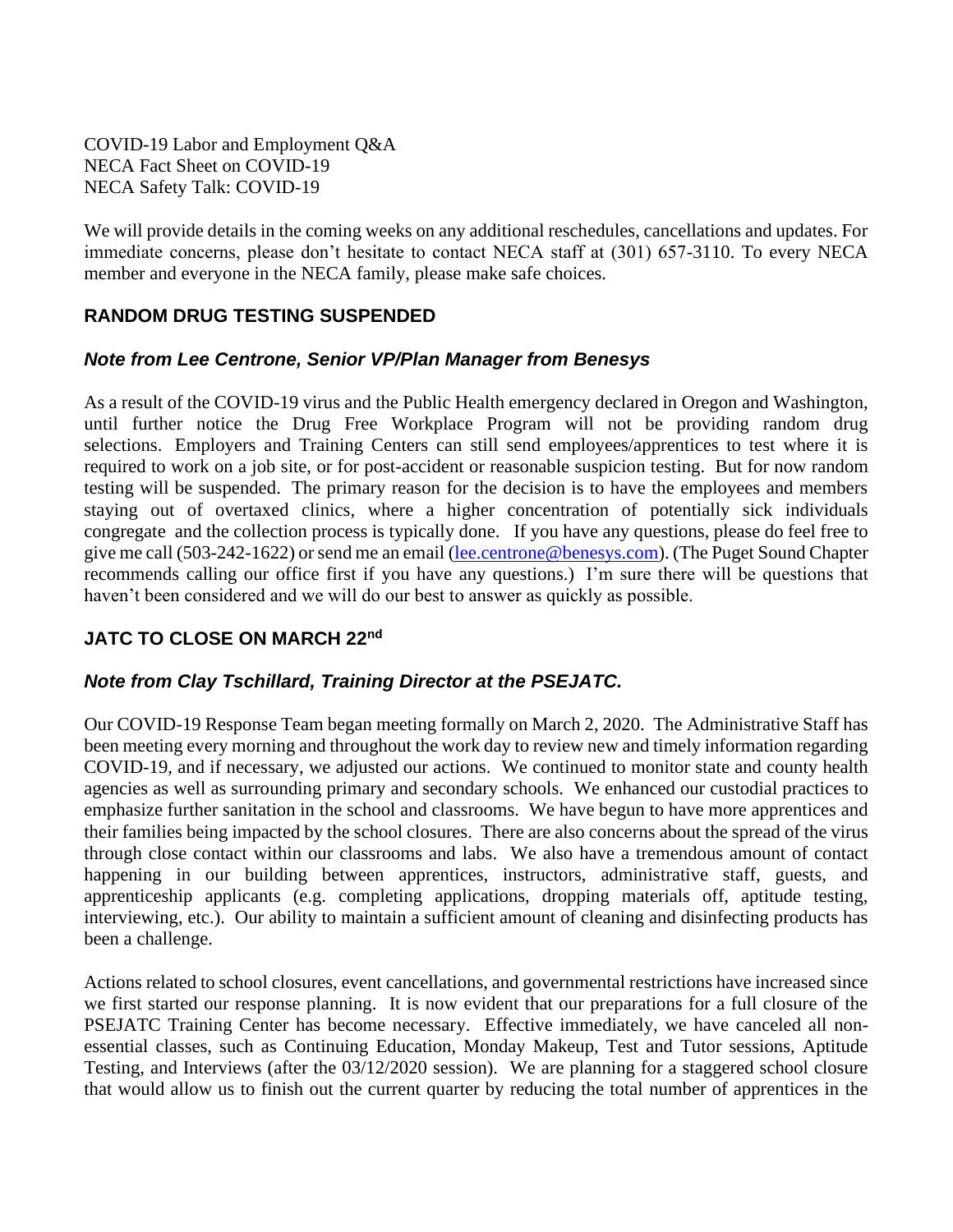building at any one time. All Inside Wire, Limited Energy, Residential Wireman, Boot Camp, and Peninsula classes would continue through next week (March 16 through March 21) as planned. We would accomplish a full school closure by Sunday, March 22<sup>nd</sup>. We are also planning to suspend acceptance of new apprenticeship applications and freeze all open applications effective on March 22, 2020.

A cleaning company that has been contracted to conduct a disinfecting deep clean of the entire building will begin the process on Monday, March  $23<sup>rd</sup>$ . That work is scheduled to be completed by the end of the week. The full-time instructors will not be onsite during this process. Our administrative staff will begin to be platooned during the closure. The Dispatch of Apprentices and Boot Camp Apprentices will be maintained throughout the closure. A schedule is being developed for the administrative staff to be able to continue to work with rotating reduced staff numbers. This is all designed to reduce the total number of individuals in the building at any one time.

### **NECA SUSPENDS ESTIMATING AND UW SUPERINTENDENT COURSES**

Last week, the Chapter made the decision to suspend our Estimating and Superintendent Course until further notice. The estimating course is currently 50% complete and the Superintendent Course is in the sixth of seven modules. All students have been notified and the Chapter will continually evaluate the situation with the hopes of resuming the classes as soon as possible.

## **DON'T PANIC IS ROTTEN ADVICE**

#### *To end this uplifting edition of the newsletter, we call on our favorite guest columnist, Peggy Noonan to take us home.*

This coronavirus is new to our species—it is "novel." It spreads more easily than the flu— "exponentially," as we now say—and is estimated to be at least 10 times as lethal. Testing in the U.S. has been wholly inadequate; history may come to see this as the great scandal of the epidemic. "Anybody that needs a test gets a test; they're there, they have the tests, and the tests are beautiful," as the president said last weekend, is on a par with "If you like your doctor you can keep your doctor" as a great, clueless lie.

Because of the general lack of testing we don't have a firm sense of the number of the infected and the speed and geography of spread. Many people would be working sick, afraid of losing pay or job security if they take time off. Some would be at home, unable for financial or other reasons to see a doctor or go to a hospital.

In the past few days the World Health Organization declared a pandemic. The physician used by Congress reportedly said behind closed doors that 70 million to 150 million Americans will be infected. The Harvard epidemiologist Marc Lipsitch estimated 20% to 60% of adults world-wide might catch the disease. Cases are rising in Spain, France and Germany, where Prime Minister Angela Merkel warned that 70% of the nation could wind up infected. The president gave a major Oval Office address Wednesday night aimed at quelling fears; it was generally labeled "unsettling." Immediately after, Tom Hanks announced that he and wife Rita Wilson have tested positive, and the National Basketball Association suspended its season after a player tested positive.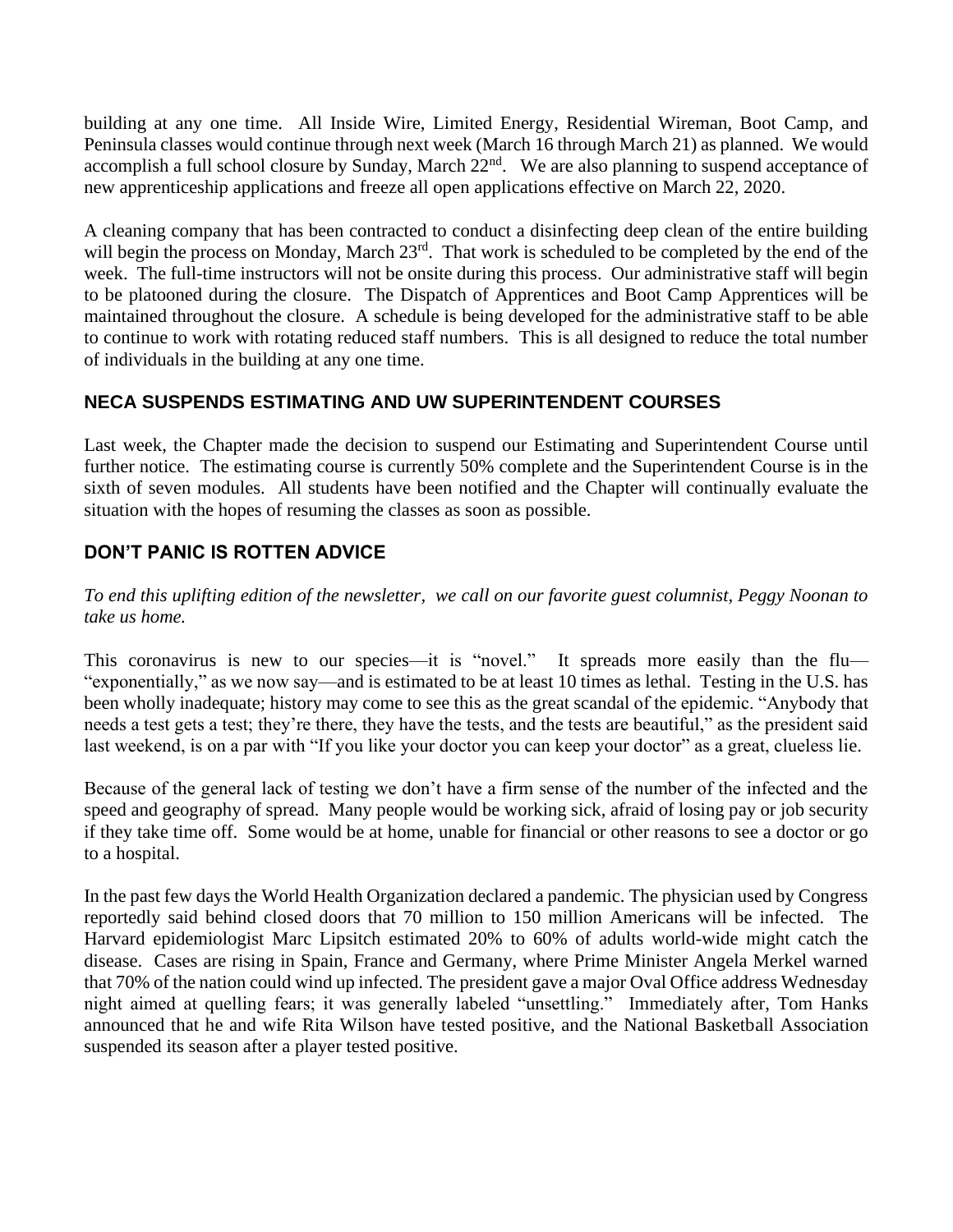Health professionals and scientists have been on TV explaining what they know, and they've been impressive—crisply professional, helpful in conveying the contour of things. This week I spoke to a physician with a small practice on Long Island who's dealing with problems on the ground.

He spoke of his biggest immediate challenge: Local health authorities are offering little practical information on how to handle patients or receive personal protective equipment—masks, gowns and gloves. "Regular doctors in a regular practice don't have big numbers of these things," he said. "The hospital sent out an email saying, 'Go here if you're having equipment trouble.' So I did. And within an hour they said, 'We can't help you.' "

"At this point we get an email every few days, and what they're doing is planning a seminar on Covid-19, which is no practical help." Doctors are already read in on the disease, they know what viruses are, they keep track of what's happening in the larger sphere.

His biggest worry is that local hospitals aren't ready—and aren't readying—for a surge in patients. When he looks at the projections, he fears "health facility inundation and fatigue." He worries that "routine lifethreatening illnesses will not be treated adequately." He means heart attacks, strokes, infections; he fears such patients won't receive timely treatment "in overstressed systems." The great danger to the elderly and immune-compromised is viral pneumonia. "They will need mechanical help, ventilators and ECMO machines"—oxygen pumps. "This system probably doesn't have enough. Who is thinking about this?"

Hospitals need to "prepare to be inundated," he says. "When I talk to doctors and administrators, they're only thinking within their own walls and own offices. They're not imagining being overrun."

After we spoke, something came to mind I'd written months after 9/11. Everyone was asking how we could have missed the signs. I remembered the words of astronaut Frank Borman when he was asked in 1967 why NASA had not been prepared for the catastrophic launchpad fire that killed three astronauts. It was "a failure of imagination," he said. No one imagined such a thing could happen on the ground.

That's where I think we have been the past few weeks in this epidemic, a failure of imagination.

Scientists and doctors say the next few weeks are crucial, that the virus's spread must be slowed. We have to slow it. We have to be health hawks.

Bite the bullet, close the schools a few weeks, and see where we are. Cancel celebrations. Marry, but have the wedding party later. Make the birthday bash twice as good next year. Put everything on pause. The need for social distancing may at this point make the difference between a hard time and hell. Work from home if you have a job that allows you to.

Get money to people who are now working sick. This is an emergency, that's your job if you're in Washington, make it work.

Get. The. Tests.

The most obvious advice in the world is still the most helpful. Don't "wash your hands"; wash your hands like Lady Macbeth with obsessive-compulsive disorder. Wash your face. Carry hand sanitizers and use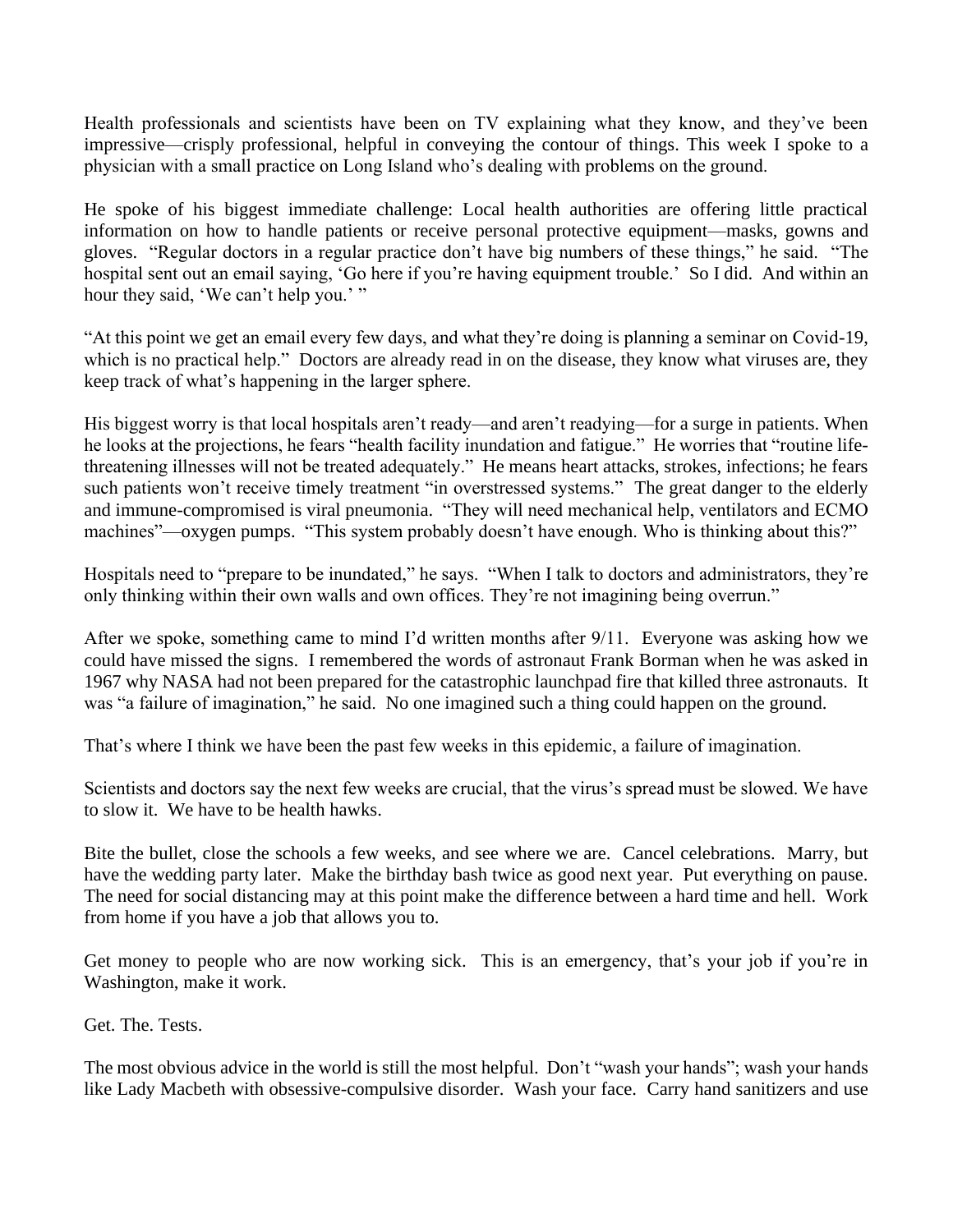them after every interaction. Wear protective gloves—don't be embarrassed. If you can't get gloves, don't touch keypads and screens at the bank or store without covering your finger with tissue. Try to cough or sneeze into two or three tissues. If you don't have them, do it in the crook of your arm, as they say, but stop patting the other person's coat sleeves affectionately when you don't shake hands. That's where their germs are.

Sometimes paranoia is just good sense.

Is all this an overreaction? If it is, we'll recover. If we're too cautious, we'll realize after a while and we'll all get angry at the economic cost of it and have big arguments and fights. But we'll be here to argue and fight.

I wrote in February that I believed the coronavirus will be bad, that it will have a bigger impact on America than we imagine, and that a lot of people will be exposed and a significant number endangered. I was beaten up a bit and fair enough—to make a prophecy is to summon animosity, especially when men are scared and especially when they see everything as political. My assertions were based on a long reading of history and a close reading of what had happened in China, then Italy.

Now it's time to lose the two most famous phrases of the moment. One is "Don't panic!" The other is "an abundance of caution."

"Don't panic" is what nervous, defensive people say when someone warns of coming trouble. They don't want to hear it, so their message is "Don't worry like a coward, be blithely unconcerned like a brave person."

One way or another we've heard it a lot from administration people.

This is how I've experienced it:

"Captain, that appears to be an iceberg." "Don't panic, officer, full steam ahead."

"Admiral, concentrating our entire fleet in one port seems tempting fate." "We don't need your alarmist fantasies, ensign."

"We're picking up increased chatter about an al Qaeda action." "Your hand-wringing is duly noted."

"Don't panic," in the current atmosphere, is a way of shutting up people who are using their imaginations as a protective tool. It's an implication of cowardice by cowards.

As for "abundance of caution," at this point, in a world-wide crisis, the cautions we must take aren't abundant, they're reasonable and realistic.

Reason and realism are good.